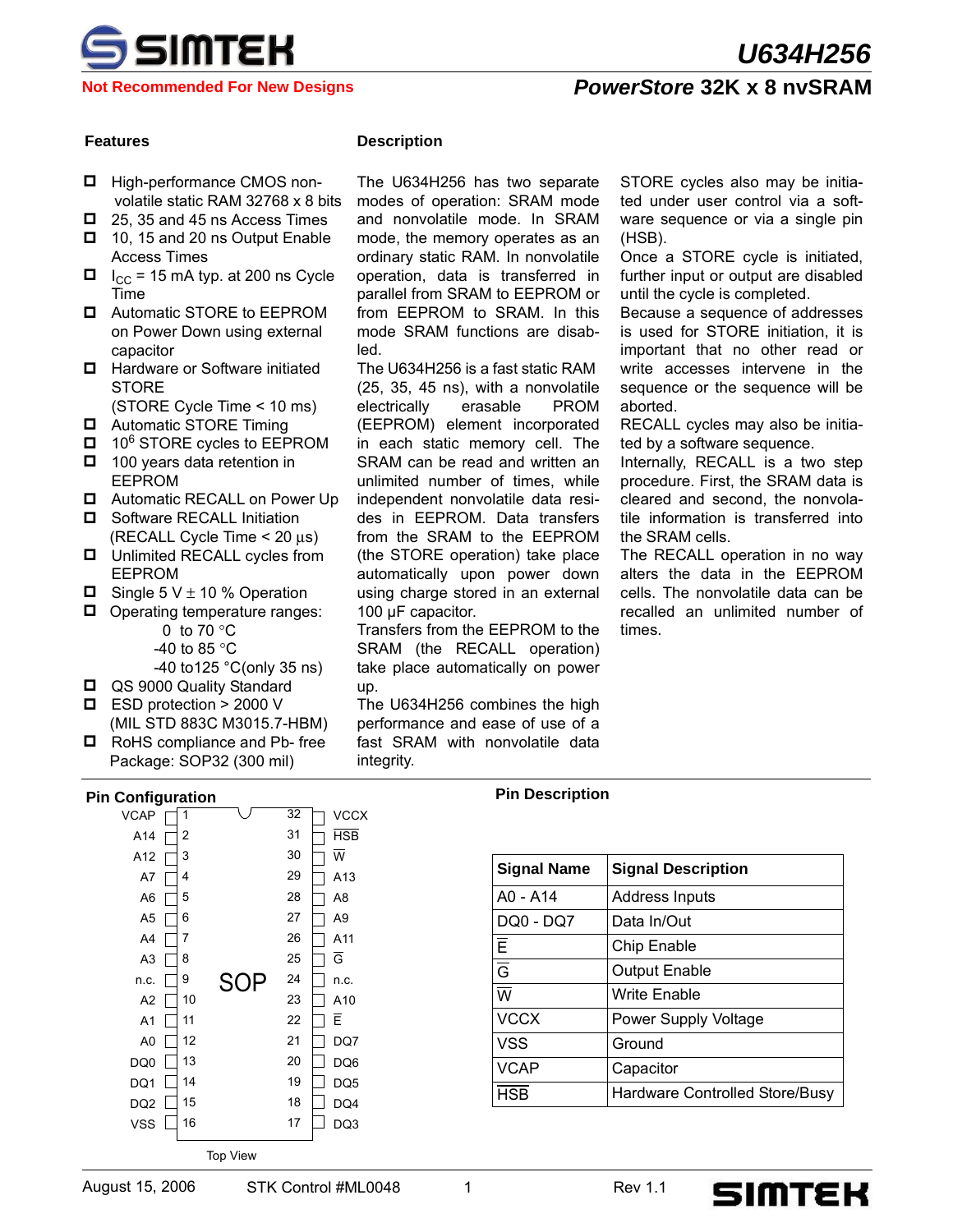# *U634H256*

#### **Block Diagram**



#### **Truth Table for SRAM Operations**

| <b>Operating Mode</b> | Е | <b>HSB</b> | W | G       | <b>DQ0 - DQ7</b>   |
|-----------------------|---|------------|---|---------|--------------------|
| Standby/not selected  | н | Н          | ÷ | $\star$ | High-Z             |
| <b>Internal Read</b>  |   | Н          | н | Н       | High-Z             |
| Read                  |   | Н          | н |         | Data Outputs Low-Z |
| Write                 |   | Н          |   | ÷       | Data Inputs High-Z |

\*H or L

#### **Characteristics**

All voltages are referenced to  $V_{SS}$  = 0 V (ground).

All characteristics are valid in the power supply voltage range and in the operating temperature range specified.

Dynamic measurements are based on a rise and fall time of  $\leq$  5 ns, measured between 10 % and 90 % of V<sub>I</sub>, as well as

input levels of  $V_{IL} = 0$  V and  $V_{IH} = 3$  V. The timing reference level of all input and output signals is 1.5 V,

with the exception of the t<sub>dis</sub>-times and t<sub>en</sub>-times, in which cases transition is measured  $\pm$  200 mV from steady-state voltage.

| Absolute Maximum Ratings <sup>a</sup> | Symbol                     | Min.                   | Max.              | Unit            |                                           |
|---------------------------------------|----------------------------|------------------------|-------------------|-----------------|-------------------------------------------|
| Power Supply Voltage                  |                            | $V_{\rm CC}$           | $-0.5$            |                 | V                                         |
| Input Voltage                         |                            | $V_{1}$                | $-0.3$            | $V_{CC}$ +0.5   | v                                         |
| Output Voltage                        |                            | $V_{\rm O}$            | $-0.3$            | $V_{CC}$ +0.5   | v                                         |
| Power Dissipation                     |                            | $P_D$                  |                   |                 | W                                         |
| <b>Operating Temperature</b>          | C-Type<br>K-Type<br>A-Type | $T_{a}$                | 0<br>-40<br>$-40$ | 70<br>85<br>125 | $^{\circ}C$<br>$^{\circ}C$<br>$^{\circ}C$ |
| Storage Temperature                   |                            | $\mathsf{T}_{\sf stg}$ | $-65$             | 150             | $^{\circ}C$                               |

a: Stresses greater than those listed under "Absolute Maximum Ratings" may cause permanent damage to the device. This is a stress rating only, and functional operation of the device at condition above those indicated in the operational sections of this specification is not implied. Exposure to absolute maximum rating conditions for extended periods may affect reliability.

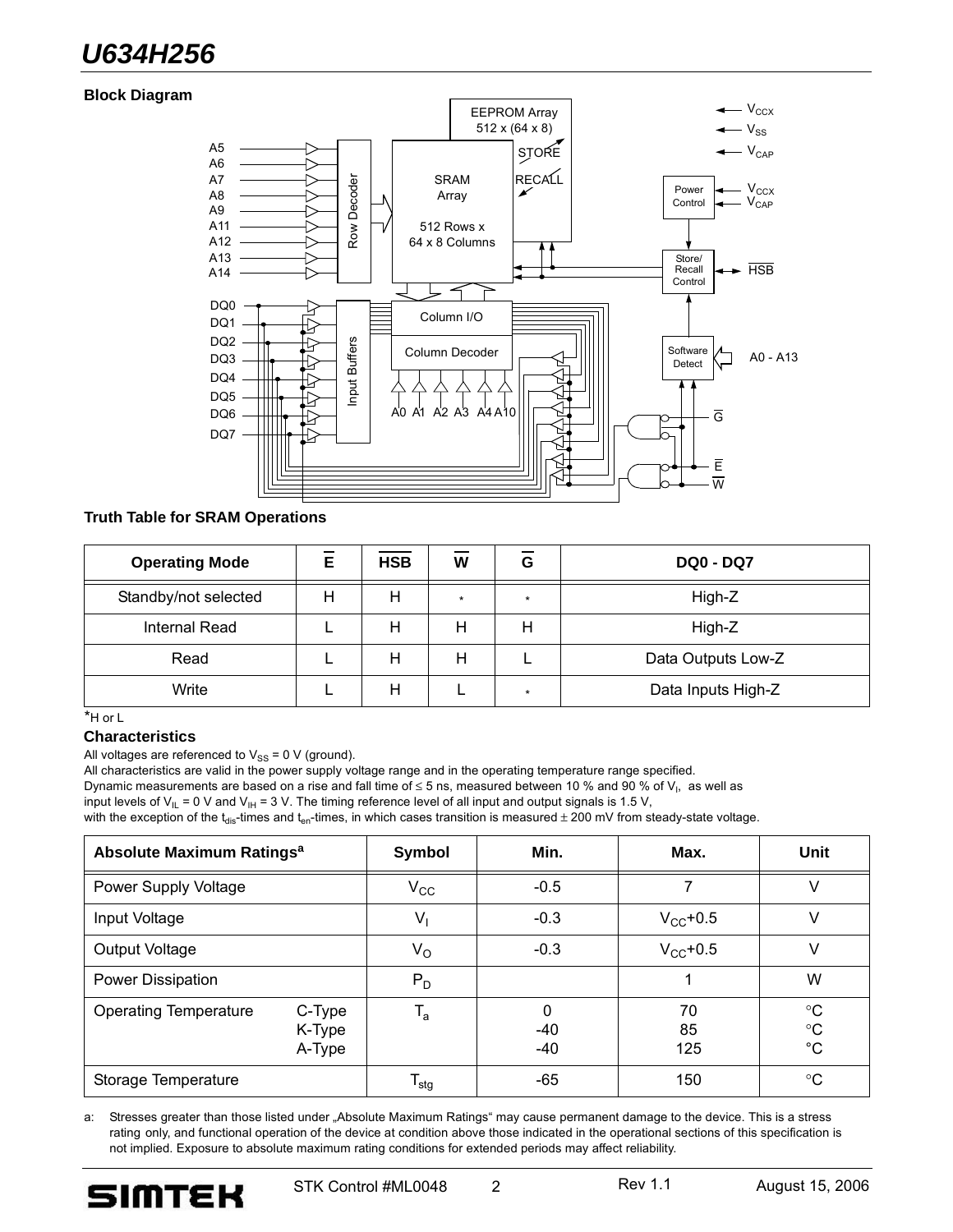| Recommended<br><b>Operating Conditions</b> | Symbol          | <b>Conditions</b>                      | Min.   | Max.              | Unit |
|--------------------------------------------|-----------------|----------------------------------------|--------|-------------------|------|
| Power Supply Voltage <sup>b</sup>          | $V_{\rm CC}$    |                                        | 4.5    | 5.5               |      |
| Input Low Voltage                          | $V_{IL}$        | -2 V at Pulse Width<br>10 ns permitted | $-0.3$ | 0.8               | V    |
| Input High Voltage                         | $V_{\text{IH}}$ |                                        | 2.2    | $V_{\rm CC}$ +0.3 |      |

| <b>DC Characteristics</b>                                                                           | Symbol               |                                                                              | <b>Conditions</b>                                                                                           |      | C-Type         |      | K-Type          | A-Type |                                                  | <b>Unit</b>    |
|-----------------------------------------------------------------------------------------------------|----------------------|------------------------------------------------------------------------------|-------------------------------------------------------------------------------------------------------------|------|----------------|------|-----------------|--------|--------------------------------------------------|----------------|
|                                                                                                     |                      |                                                                              |                                                                                                             | Min. | Max.           | Min. | Max.            | Min.   | Max.                                             |                |
| Operating Supply Current <sup>c</sup>                                                               | $I_{\rm CC1}$        | $V_{CC}$<br>$V_{\parallel}$<br>$V_{\text{IH}}$                               | $= 5.5 V$<br>$= 0.8 V$<br>$= 2.2 V$                                                                         |      |                |      |                 |        |                                                  |                |
|                                                                                                     |                      | $t_c$<br>$t_c$<br>$t_c$                                                      | $= 25$ ns<br>$= 35$ ns<br>$= 45$ ns                                                                         |      | 95<br>75<br>65 |      | 100<br>80<br>70 |        | $\overline{\phantom{a}}$<br>80<br>$\blacksquare$ | mA<br>mA<br>mA |
| Average Supply Current during<br><b>STORE<sup>c</sup></b>                                           | $I_{CC2}$            | $\frac{V_{CC}}{E}$<br>$\overline{\mathsf{w}}$<br>$V_{IL}$<br>$V_{\text{IH}}$ | $= 5.5 V$<br>$\leq 0.2$ V<br>$\geq$ V <sub>CC</sub> -0.2 V<br>$\leq 0.2$ V<br>$\geq$ V <sub>CC</sub> -0.2 V |      | 6              |      | $\overline{7}$  |        | $\overline{7}$                                   | mA             |
| Average Supply Current during<br>PowerStore Cycle                                                   | $I_{\rm CC4}$        | $V_{\rm CC}$<br>$V_{IL}$<br>$V_{\text{IH}}$                                  | $= 4.5 V$<br>$= 0.2 V$<br>$\geq$ V <sub>CC</sub> -0.2 V                                                     |      | $\overline{4}$ |      | $\overline{4}$  |        | $\overline{4}$                                   | mA             |
| Standby Supply Current <sup>d</sup><br>(Cycling TTL Input Levels)                                   | $I_{\text{CC}(SB)1}$ | $\frac{V_{CC}}{E}$                                                           | $= 5.5 V$<br>$= V_{\text{IH}}$                                                                              |      |                |      |                 |        |                                                  |                |
|                                                                                                     |                      | $t_c$<br>$t_c$<br>$t_c$                                                      | $= 25$ ns<br>$= 35$ ns<br>$= 45$ ns                                                                         |      | 40<br>36<br>33 |      | 42<br>38<br>35  |        | 38<br>$\overline{\phantom{0}}$                   | mA<br>mA<br>mA |
| <b>Operating Supply Current</b><br>at $t_{CR}$ = 200 ns <sup>c</sup><br>(Cycling CMOS Input Levels) | $I_{CC3}$            | $V_{CC}$<br>W<br>$V_{IL}$<br>$V_{\text{IH}}$                                 | $= 5.5 V$<br>$\geq$ V <sub>CC</sub> -0.2 V<br>$\leq 0.2$ V<br>$\geq$ V <sub>CC</sub> -0.2 V                 |      | 20             |      | 20              |        | 20                                               | mA             |
| Standby Supply Curent <sup>d</sup><br>(Stable CMOS Input Levels)                                    | $I_{\text{CC(SB)}}$  | $\underline{V}_{CC}$<br>Ē.<br>$V_{IL}$<br>$V_{\text{IH}}$                    | $= 5.5 V$<br>$\geq$ V <sub>CC</sub> -0.2 V<br>$\leq 0.2$ V<br>$\geq$ V <sub>CC</sub> -0.2 V                 |      | 3              |      | 3               |        | $\overline{\mathbf{4}}$                          | mA             |

b:  $V_{CC}$  reference levels throughout this datasheet refer to  $V_{CCX}$  if that is where the power supply connection is made, or  $V_{CAP}$  if  $V_{CCX}$  is connected to ground.

c:  $I_{CC1}$  and  $I_{CC3}$  are depedent on output loading and cycle rate. The specified values are obtained with outputs unloaded. The current  $I_{CC1}$  is measured for WRITE/READ - ratio of 1/2.

 $I_{CC2}$  is the average current required for the duration of the STORE cycle (STORE Cycle Time).

d: Bringing  $\overline{E} \ge V_{H}$  will not produce standby current levels until any nonvolatile cycle in progress has timed out. See MODE SELECTION able. The current  $I_{CC(SB)1}$  is measured for WRITE/READ - ratio of 1/2.

**SIMTEK**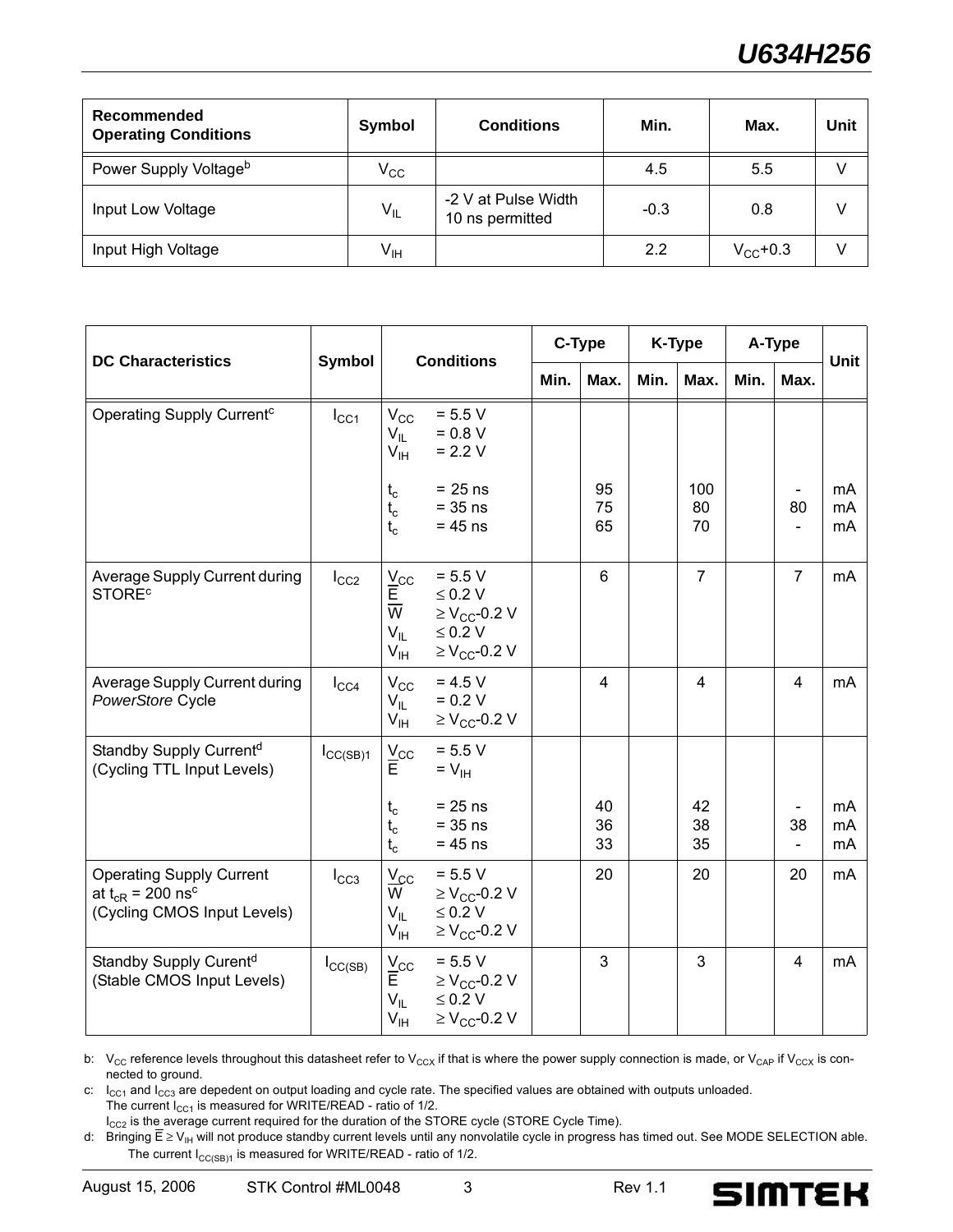| <b>DC Characteristics</b>                                 | Symbol                        | <b>Conditions</b>                                                             | Min. | Max. | <b>Unit</b> |
|-----------------------------------------------------------|-------------------------------|-------------------------------------------------------------------------------|------|------|-------------|
| Output High Voltage<br>Output Low Voltage                 | $V_{OH}$<br>$V_{OL}$          | $= 4.5 V$<br>$V_{\rm CC}$<br>$= -4$ mA<br>Iон<br>$= 8 \text{ mA}$<br>$I_{OL}$ | 2.4  | 0.4  | V<br>$\vee$ |
| <b>Output High Current</b><br><b>Output Low Current</b>   | $I_{OH}$<br>l <sub>OL</sub>   | $= 4.5 V$<br>$V_{\rm CC}$<br>$= 2.4 V$<br>$V_{OH}$<br>$= 0.4 V$<br>$V_{OL}$   | 8    | $-4$ | mA<br>mA    |
| Input Leakage Current                                     |                               | $= 5.5 V$<br>$V_{CC}$                                                         |      |      |             |
| High<br>Low                                               | Iн<br>۱ı∟                     | $= 5.5 V$<br>$V_{\text{IH}}$<br>$= 0 V$<br>$\mathsf{V}_{\mathsf{IL}}$         | $-1$ | 1    | μA<br>μA    |
| Output Leakage Current                                    |                               | $= 5.5 V$<br>$V_{\rm CC}$                                                     |      |      |             |
| High at Three-State- Output<br>Low at Three-State- Output | I <sub>OHZ</sub><br>$I_{OLZ}$ | $= 5.5 V$<br>$V_{OH}$<br>$= 0 V$<br>$V_{OL}$                                  | -1   | 1    | μA<br>μA    |

#### **SRAM Memory Operations**

| No.            | <b>Switching Characteristics</b>               | Symbol            |                                           | 25          |      | 35       |      | 45       |           |      |
|----------------|------------------------------------------------|-------------------|-------------------------------------------|-------------|------|----------|------|----------|-----------|------|
|                | <b>Read Cycle</b>                              | Alt.              | <b>IEC</b>                                | Min.        | Max. | Min.     | Max. |          | Min. Max. | Unit |
| $\mathbf{1}$   | Read Cycle Time <sup>f</sup>                   | $t_{AVAV}$        | $\mathfrak{t}_{\text{\tiny{cR}}}$         | 25          |      | 35       |      | 45       |           | ns   |
| 2              | Address Access Time to Data Valid <sup>g</sup> | t <sub>AVQV</sub> | $t_{a(A)}$                                |             | 25   |          | 35   |          | 45        | ns   |
| 3              | Chip Enable Access Time to Data Valid          | $t_{ELOV}$        | $t_{a(E)}$                                |             | 25   |          | 35   |          | 45        | ns   |
| 4              | Output Enable Access Time to Data Valid        | t <sub>GLQV</sub> | $t_{a(G)}$                                |             | 10   |          | 15   |          | 20        | ns   |
| 5              | $E$ HIGH to Output in High- $Zh$               | $t_{EHQZ}$        | $\mathfrak{t}_{\mathsf{dis}(\mathsf{E})}$ |             | 10   |          | 13   |          | 15        | ns   |
| 6              | G HIGH to Output in High-Z <sup>h</sup>        | t <sub>GHQZ</sub> | $t_{dis(G)}$                              |             | 10   |          | 13   |          | 15        | ns   |
| $\overline{7}$ | E LOW to Output in Low-Z                       | $t_{ELQX}$        | $\mathsf{t}_{\mathsf{en}(\mathsf{E})}$    | 5           |      | 5        |      | 5        |           | ns   |
| 8              | G LOW to Output in Low-Z                       | $t_{\text{GLQX}}$ | $t_{en(G)}$                               | 0           |      | $\Omega$ |      | 0        |           | ns   |
| 9              | Output Hold Time after Address Change          | $t_{AXQX}$        | $t_{v(A)}$                                | 3           |      | 3        |      | 3        |           | ns   |
| 10             | Chip Enable to Power Active <sup>e</sup>       | <b>TELICCH</b>    | $t_{PU}$                                  | $\mathbf 0$ |      | $\Omega$ |      | $\Omega$ |           | ns   |
| 11             | Chip Disable to Power Standby <sup>d, e</sup>  | <b>TEHICCL</b>    | $t_{\text{PD}}$                           |             | 25   |          | 35   |          | 45        | ns   |

e: Parameter guaranteed but not tested.

f: Device is continuously selected with E and G both LOW.

g: Address valid prior to or coincident with  $\overline{E}$  transition LOW.

h: Measured  $\pm 200$  mV from steady state output voltage.

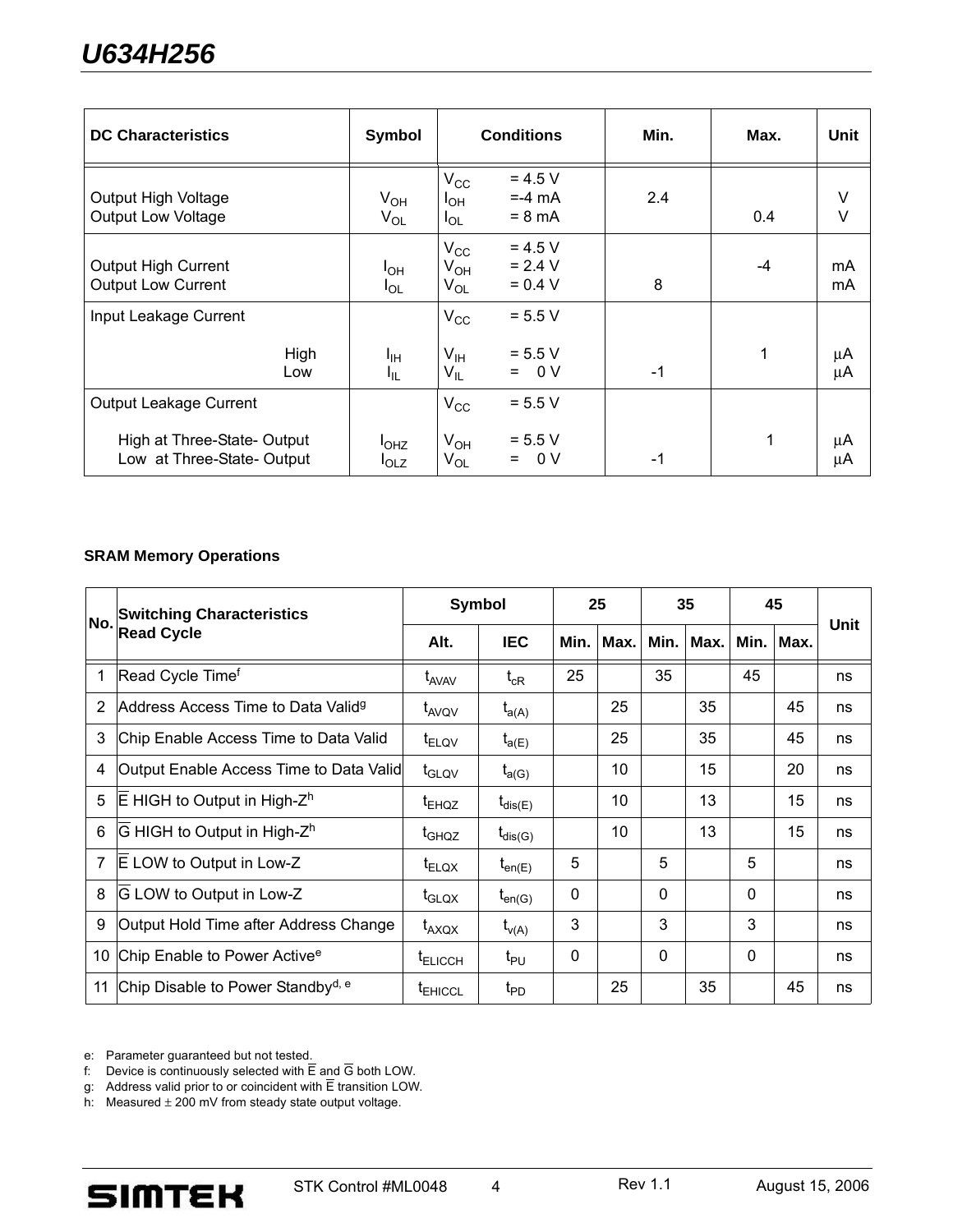Read Cycle 1: Ai-controlled (during Read cycle: E = G = V<sub>IL</sub>, W = V<sub>IH</sub>)<sup>f</sup>



Read Cycle 2: G-, E-controlled (during Read cycle: W = V<sub>IH</sub>)<sup>g</sup>



|     | <b>Switching Characteristics</b>          | Symbol            |                   | 25                                     |                 | 35              |                 | 45        |              | Unit      |    |
|-----|-------------------------------------------|-------------------|-------------------|----------------------------------------|-----------------|-----------------|-----------------|-----------|--------------|-----------|----|
| No. | <b>Write Cycle</b>                        | Alt. #1           | Alt. #2           | <b>IEC</b>                             | Min.            | Max.            |                 | Min. Max. |              | Min. Max. |    |
| 12  | Write Cycle Time                          | t <sub>AVAV</sub> | t <sub>AVAV</sub> | $\mathfrak{t}_{\mathrm{cW}}$           | 25              |                 | 35              |           | 45           |           | ns |
| 13  | Write Pulse Width                         | t <sub>WLWH</sub> |                   | $t_{w(W)}$                             | 20              |                 | 25              |           | 30           |           | ns |
| 14  | Write Pulse Width Setup Time              |                   | $t_{\text{WLEH}}$ | $t_{\text{su(W)}}$                     | 20              |                 | 25              |           | 30           |           | ns |
| 15  | <b>Address Setup Time</b>                 | t <sub>AVWL</sub> | $t_{AVEL}$        | $\mathsf{t}_{\mathsf{su}(\mathsf{A})}$ | $\Omega$        |                 | $\Omega$        |           | $\Omega$     |           | ns |
| 16  | Address Valid to End of Write             | t <sub>AVWH</sub> | t <sub>AVEH</sub> | t <sub>su(A-WH)</sub>                  | 20              |                 | 25              |           | 30           |           | ns |
| 17  | Chip Enable Setup Time                    | $t_{ELWH}$        |                   | $t_{\mathsf{su}(E)}$                   | 20              |                 | 25              |           | 30           |           | ns |
| 18  | Chip Enable to End of Write               |                   | $t_{\sf ELEH}$    | $t_{w(E)}$                             | 20              |                 | 25              |           | 30           |           | ns |
| 19  | Data Setup Time to End of Write           | $t_{\text{DVWH}}$ | $t_{\text{DVEH}}$ | $t_{\text{su}(D)}$                     | 10 <sup>°</sup> |                 | 12 <sup>2</sup> |           | 15           |           | ns |
| 20  | Data Hold Time after End of Write         | $t_{WHDX}$        | $t_{EHDX}$        | $t_{h(D)}$                             | $\Omega$        |                 | $\Omega$        |           | $\Omega$     |           | ns |
| 21  | Address Hold after End of Write           | t <sub>WHAX</sub> | $t_{EHAX}$        | $t_{h(A)}$                             | $\mathbf{0}$    |                 | $\mathbf{0}$    |           | $\mathbf{0}$ |           | ns |
| 22  | W LOW to Output in High-Z <sup>h, i</sup> | t <sub>WLQZ</sub> |                   | $t_{dis(W)}$                           |                 | 10 <sup>°</sup> |                 | 13        |              | 15        | ns |
| 23  | W HIGH to Output in Low-Z                 | t <sub>WHQX</sub> |                   | $I_{en(W)}$                            | 5               |                 | 5               |           | 5            |           | ns |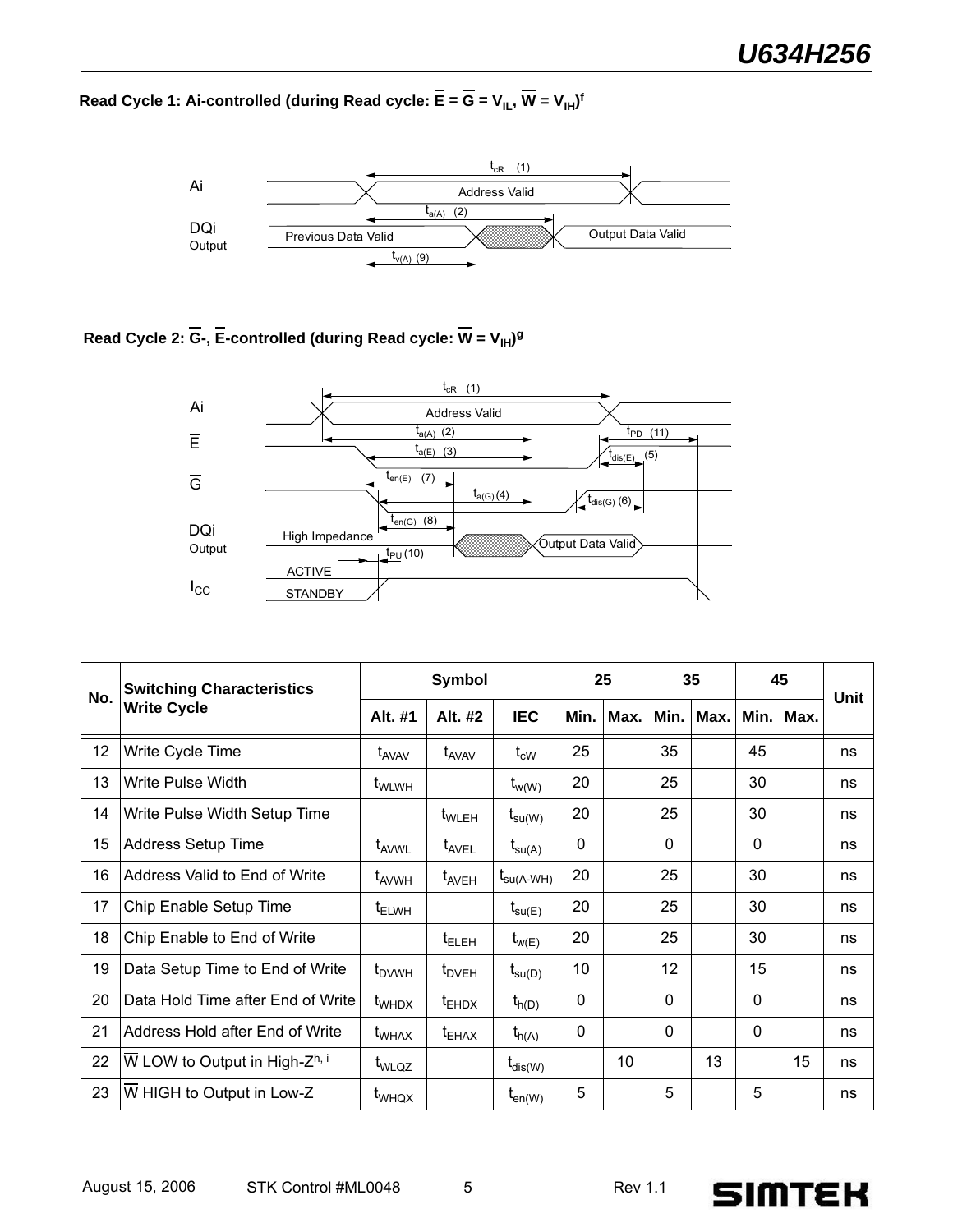# **Write Cycle #1: W-controlled<sup>j</sup>**



## **Write Cycle #2: E-controlled<sup>j</sup>**



i: If W is LOW and when E goes LOW, the outputs remain in the high impedance state.

j:  $E$  or W must be  $V_{H}$  during address transition.



STK Control #ML0048 6 Rev 1.1 August 15, 2006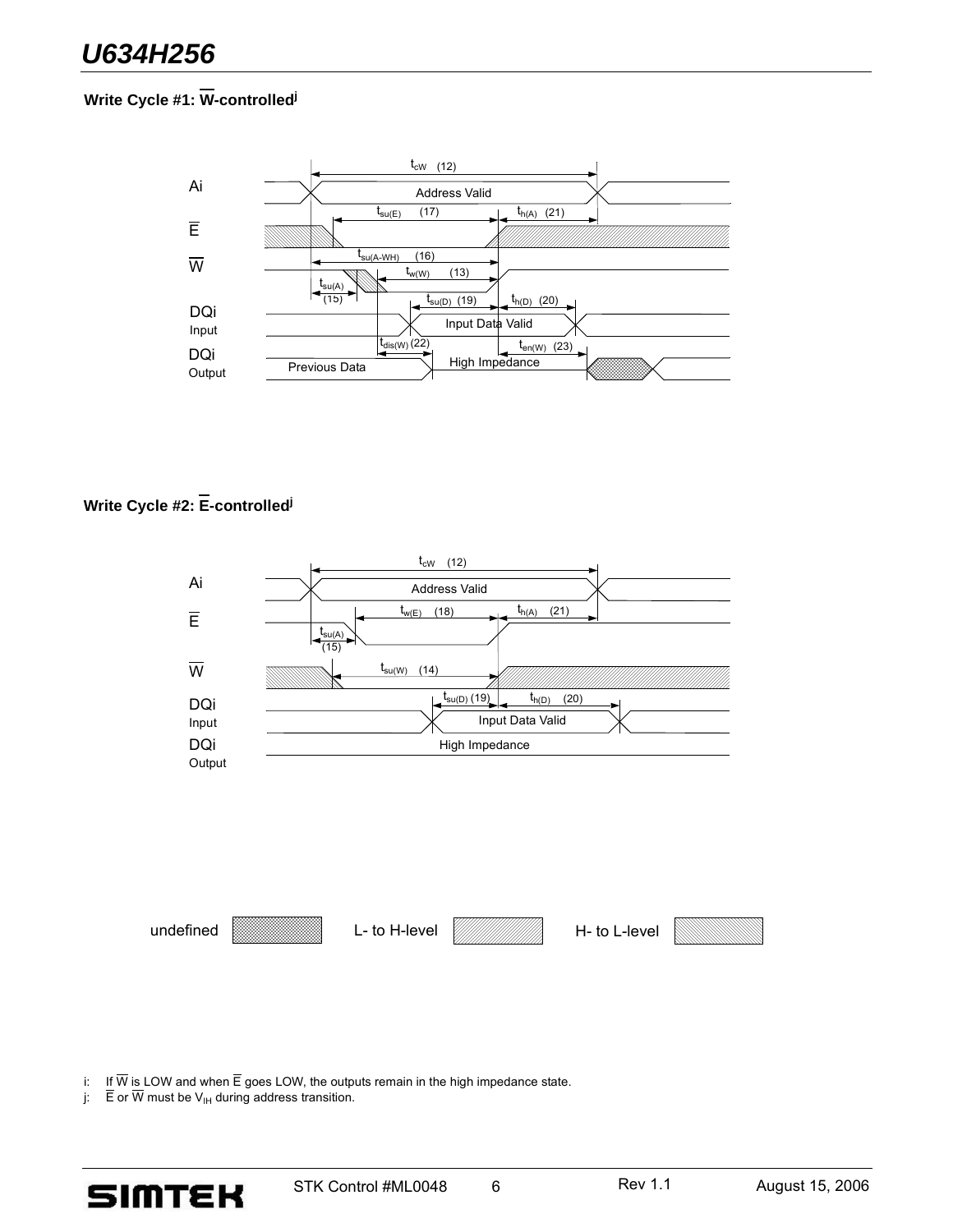#### **Nonvolatile Memory Operations**

#### **Mode Selection**

| $\bar{\mathbf{e}}$ | W | <b>HSB</b> | A13 - A0<br>(hex)                                         | <b>Mode</b>                                                                                                     | I/O                                                                                                    | <b>Power</b>      | <b>Notes</b>                                         |
|--------------------|---|------------|-----------------------------------------------------------|-----------------------------------------------------------------------------------------------------------------|--------------------------------------------------------------------------------------------------------|-------------------|------------------------------------------------------|
| H                  | X | H          | X                                                         | Not Selected                                                                                                    | Output High Z                                                                                          | Standby           |                                                      |
| L                  | H | Н          | X                                                         | Read SRAM                                                                                                       | <b>Output Data</b>                                                                                     | Active            |                                                      |
| L                  | L | Н          | X                                                         | Write SRAM                                                                                                      | Input Data                                                                                             | Active            |                                                      |
|                    | H | Н          | 0E38<br>31C7<br>03E0<br>3C1F<br>303F<br>0FC <sub>0</sub>  | Read SRAM<br><b>Read SRAM</b><br><b>Read SRAM</b><br><b>Read SRAM</b><br><b>Read SRAM</b><br>Nonvolatile STORE  | Output Data<br>Output Data<br>Output Data<br><b>Output Data</b><br>Output Data<br>Output High Z        | Active            | k, l<br>k, I<br>k, l<br>k, I<br>k, I<br>$\mathsf{k}$ |
| L                  | H | Н          | 0E38<br>31C7<br>03E0<br>3C <sub>1</sub> F<br>303F<br>0C63 | Read SRAM<br><b>Read SRAM</b><br><b>Read SRAM</b><br>Read SRAM<br><b>Read SRAM</b><br><b>Nonvolatile RECALL</b> | <b>Output Data</b><br>Output Data<br><b>Output Data</b><br>Output Data<br>Output Data<br>Output High Z | Active            | k, I<br>k, I<br>k, I<br>k, l<br>k, I<br>k            |
| X                  | X | L          | X                                                         | STORE/Inhibit                                                                                                   | Output High Z                                                                                          | $I_{CC}$ /Standby | m                                                    |

k: The six consecutive addresses must be in order listed (0E38, 31C7, 03E0, 3C1F, 303F, 0FC0) for a Store cycle or (0E38, 31C7, 03E0, 3C1F, 303F, 0C63) for a RECALL cycle. W must be high during all six consecutive cycles. See STORE cycle and RECALL cycle tables and dia grams for further details.

The following six-address sequence is used for testing purposes and should not be used: 0E38, 31C7, 03E0, 3C1F, 303F, 339C.

l: I/O state assumes that  $\overline{G}$  ≤ V<sub>IL</sub>. Activation of nonvolatile cycles does not depend on the state of  $\overline{G}$ .

m: HSB initiated STORE operation actually occurs only if a WRITE has been done since last STORE operation. After the STORE (if any) completes, the part will go into standby mode inhibiting all operation until HSB rises.

| No. | <b>PowerStore Power Up RECALL/</b>       | <b>Symbol</b>              |               | <b>Conditions</b>                  | Min. | Max. | Unit    |
|-----|------------------------------------------|----------------------------|---------------|------------------------------------|------|------|---------|
|     | <b>Hardware Controlled STORE</b>         | Alt.                       | <b>IEC</b>    |                                    |      |      |         |
| 24  | Power Up RECALL Duration <sup>n, e</sup> | <b>IRESTORE</b>            |               |                                    |      | 650  | $\mu s$ |
| 25  | <b>STORE Cycle Duration</b>              | $t_{HLQX}$                 | $t_{d(H)S}$   | $V_{CC} \geq 4.5$ V                |      | 10   | ms      |
| 26  | $\sf{I}$ HSB Low to Inhibit On $\rm{e}$  | <sup>t</sup> HLQZ          | $t_{dis(H)S}$ |                                    |      |      | $\mu$ s |
| 27  | HSB High to Inhibit Off <sup>e</sup>     | t <sub>HHQX</sub>          | $t_{en(H)S}$  |                                    |      | 700  | ns      |
| 28  | External STORE Pulse Width <sup>e</sup>  | <sup>t</sup> HLHX          | $t_{w(H)S}$   |                                    | 20   |      | ns      |
|     | HSB Output Low Current <sup>e,o</sup>    | <b>HSBOL</b>               |               | $HSB = V_{OL}$                     | 3    |      | mA      |
|     | HSB Output High Current <sup>e, o</sup>  | <b>HSBOH</b>               |               | $\overline{HSB}$ = $V_{\parallel}$ | 5    | 60   | μA      |
|     | Low Voltage Trigger Level                | <b>V</b> <sub>SWITCH</sub> |               |                                    | 4.0  | 4.5  | $\vee$  |

n:  $t_{RESTORE}$  starts from the time V<sub>CC</sub> rises above V<sub>SWITCH</sub>.<br>o: HSB is an I/O that has a week internal pullup; it is basi

HSB is an I/O that has a week internal pullup; it is basically an open drain output. It is meant to allow up to 32 U634H256 to be ganged together for simultaneous storing. Do not use HSB to pullup any external circuitry other than other U634H256 HSB pins.

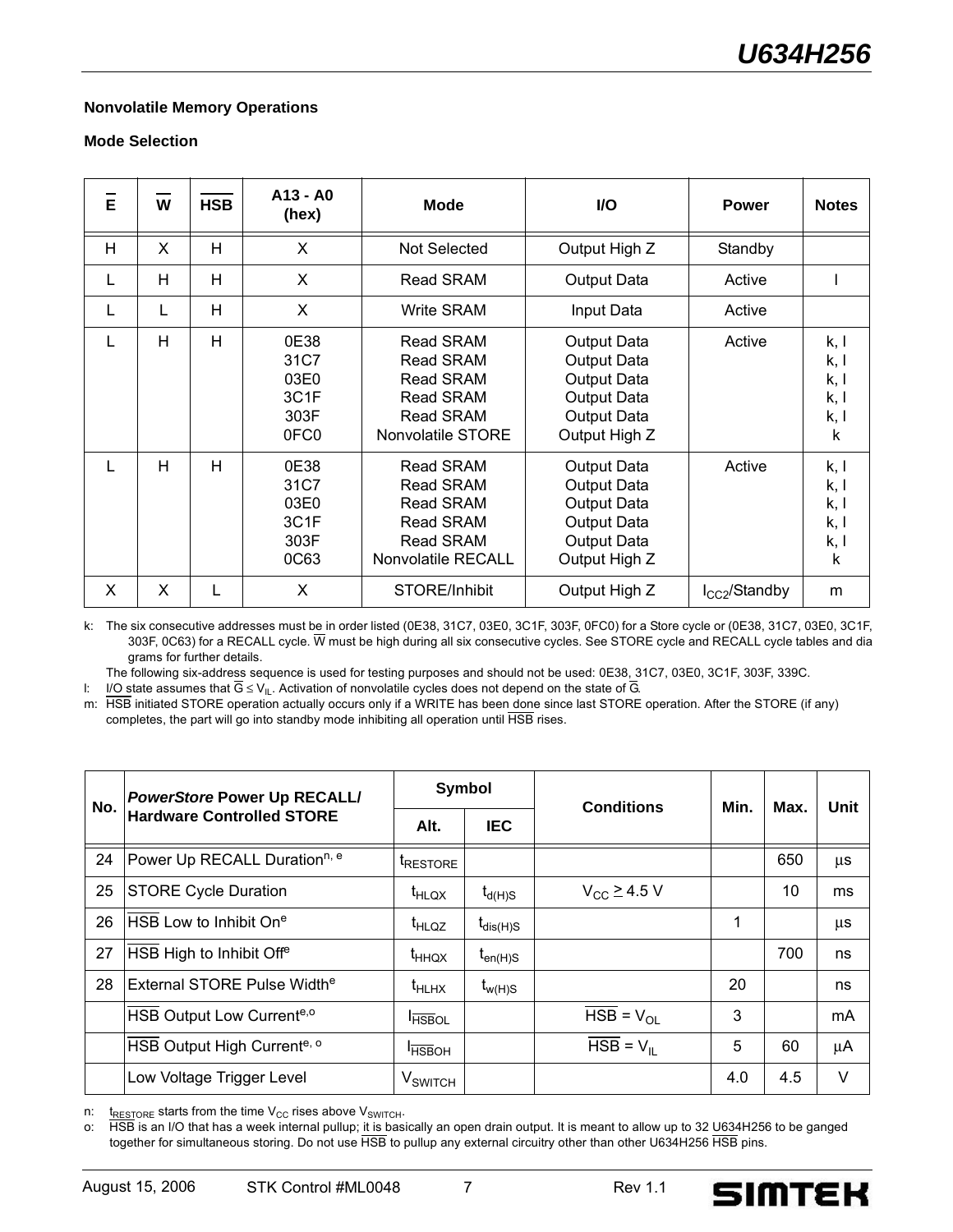#### *PowerStore* **and Automatic Power Up RECALL**



| No. | <b>Software Controlled STORE/RECALL</b>     | Symbol             |                                   | 25       |      | 35       |             | 45       |             | Unit |
|-----|---------------------------------------------|--------------------|-----------------------------------|----------|------|----------|-------------|----------|-------------|------|
|     | Cycle                                       | Alt.               | <b>IEC</b>                        | Min.     | Max. |          | Min.   Max. |          | Min.   Max. |      |
| 29  | <b>STORE/RECALL Initiation Time</b>         | t <sub>AVAV</sub>  | $\mathfrak{t}_{\text{\tiny{cR}}}$ | 25       |      | 35       |             | 45       |             | ns   |
| 30  | Chip Enable to Output Inactive <sup>s</sup> | $t_{ELQZ}$         | $t_{dis(E)SR}$                    |          | 600  |          | 600         |          | 600         | ns   |
| 31  | <b>STORE Cycle Time</b>                     | t <sub>ELQXS</sub> | $t_{d(E)S}$                       |          | 10   |          | 10          |          | 10          | ms   |
| 32  | RECALL Cycle Time <sup>r</sup>              | t <sub>ELQXR</sub> | $t_{d(E)R}$                       |          | 20   |          | 20          |          | 20          | μs   |
| 33  | Address Setup to Chip Enable <sup>t</sup>   | t <sub>AVELN</sub> | $t_{\text{su}(A) \text{SR}}$      | $\Omega$ |      | $\Omega$ |             | $\Omega$ |             | ns   |
| 34  | Chip Enable Pulse Width <sup>s, t</sup>     | t <sub>ELEHN</sub> | $I_{W(E)SR}$                      | 20       |      | 25       |             | 30       |             | ns   |
| 35  | Chip Disable to Address Change <sup>t</sup> | t <sub>EHAXN</sub> | $t_{h(A)SR}$                      | 0        |      | 0        |             | 0        |             | ns   |

p:  $t_{\text{PDSTORE}}$  approximate  $t_{d(E)S}$  or  $t_{d(H)S}$ ;  $t_{\text{DELAY}}$  approximate  $t_{dis(H)S}$ .

q: After  $t_{w(H)S}$  HSB is hold down internal by STORE operation.

r: An automatic RECALL also takes place at power up, starting when  $V_{CC}$  exceeds  $V_{SWTCH}$  and takes t<sub>RESTORE</sub>.  $V_{CC}$  must not drop below V<sub>SWITCH</sub> once it has been exceeded for the RECALL to function properly.

s: Once the software controlled STORE or RECALL cycle is initiated, it completes automatically, ignoring all inputs.

t: Noise on the  $\overline{E}$  pin may trigger multiple READ cycles from the same address and abort the address sequence.

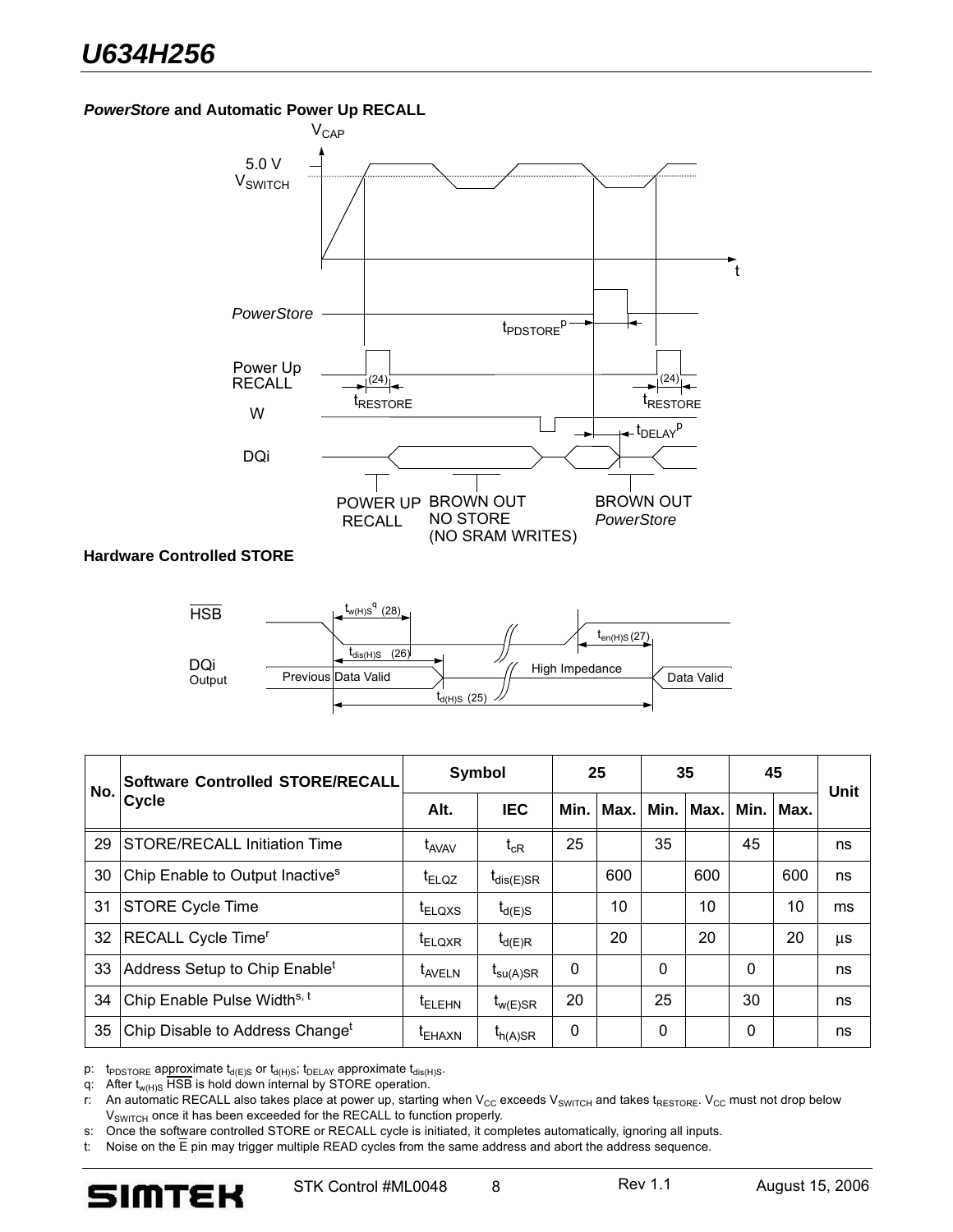# **Software Controlled STORE/RECALL Cyclet, u, v, w (E = HIGH after STORE initiation)**



# **Software Controlled STORE/RECALL Cyclet, u, v, w (E = LOW after STORE initiation)**



- u: If the chip enable pulse width is less then t<sub>a(E)</sub> (see READ cycle) but greater than or equal to t<sub>w(E)SR</sub>, then the data may not be valid at the end of the low pulse, however the STORE or RECALL will still be initiated.
- v:  $\overline{W}$  must be HIGH when  $\overline{E}$  is LOW during the address sequence in order to initiate a nonvolatile cycle.  $\overline{G}$  may be either HIGH or LOW throughout. Addresses 1 through 6 are found in the mode selection table. Address 6 determines whether the U634H256 performs a STORE or RECALL.
- w:  $\overline{E}$  must be used to clock in the address sequence for the software controlled STORE and RECALL cycles.

**SIMTEK**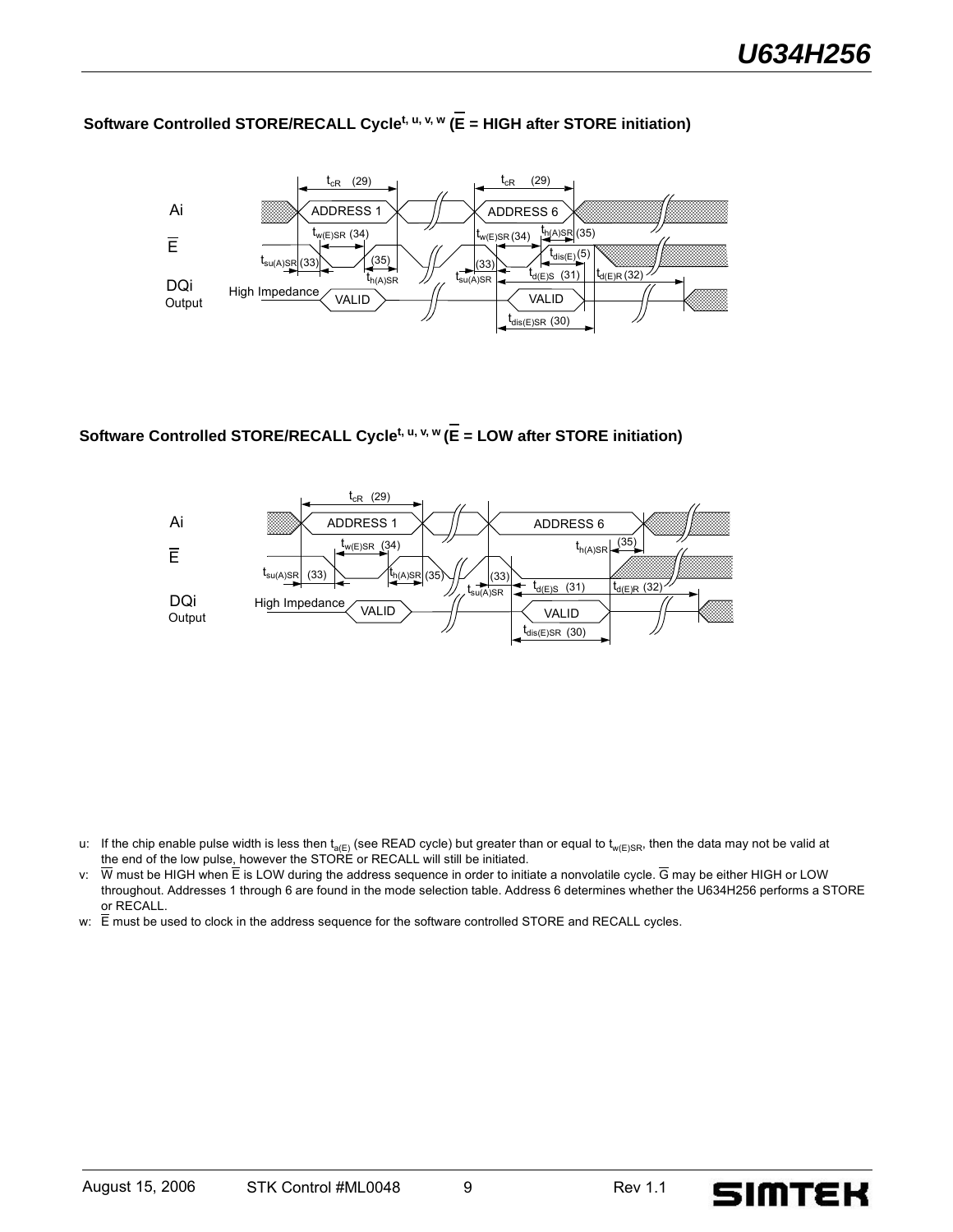#### **Test Configuration for Functional Check**



x: In measurement of  $t_{dis}$ -times and  $t_{en}$ -times the capacitance is 5 pF.

y: Between V<sub>CC</sub> and V<sub>SS</sub> must be connected a high frequency bypass capacitor 0.1  $\mu$ F to avoid disturbances.

| Capacitance <sup>e</sup>  | <b>Conditions</b>                                                             | Symbol      | Min. | Max. | Unit |
|---------------------------|-------------------------------------------------------------------------------|-------------|------|------|------|
| Input Capacitance         | $\rm V_{CC}$<br>$= 5.0 V$<br>$= V_{SS}$<br>V,<br>$= 1 MHz$<br>$= 25 °C$<br>٠a | ⌒<br>ا ب    |      | 8    | рF   |
| <b>Output Capacitance</b> |                                                                               | $C_{\rm O}$ |      |      | рF   |

All Pins not under test must be connected with ground by capacitors.

#### **Ordering Code**

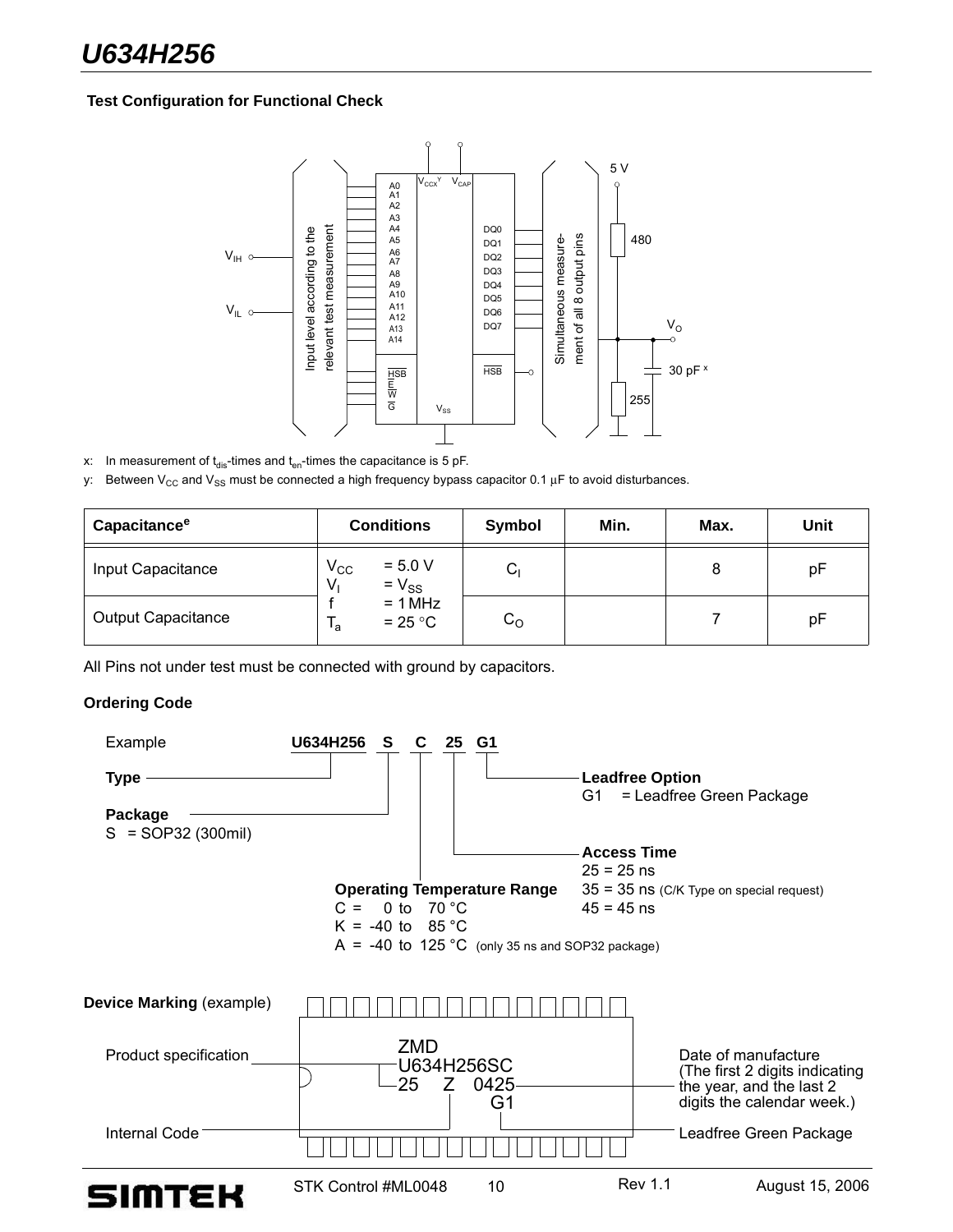#### **Device Operation**

The U634H256 has two separate modes of operation: SRAM mode and nonvolatile mode. The memory operates In SRAM mode as a standard fast static RAM. Data is transferred in nonvolatile mode from SRAM to EEPROM (the STORE operation) or from EEPROM to SRAM (the RECALL operation). In this mode SRAM functions are disabled.

STORE cycles may be initiated under user control via a software sequence or HSB assertion and are also automatically initiated when the power supply voltage level of the chip falls below  $V_{SWITCH}$ . RECALL operations are automatically initiated upon power up and may also occur when the  $V_{CCX}$  rises above  $V_{SWITCH}$ , after a low power condition. RECALL cycles may also be initiated by a software sequence.

#### **SRAM READ**

The U634H256 performs a READ cycle whenever  $\overline{E}$ and  $\overline{G}$  are LOW and  $\overline{HSB}$  and  $\overline{W}$  are HIGH. The address specified on pins A0 - A14 determines which of the 32768 data bytes will be accessed. When the READ is initiated by an address transition, the outputs will be valid after a delay of  $t_{CR}$ . If the READ is initiated by E or G, the outputs will be valid at  $t_{a(E)}$  or at  $t_{a(G)}$ , whichever is later. The data outputs will repeatedly respond to address changes within the  $t_{CR}$  access time without the need for transition on any control input pins,

and will remain valid until another address change or until E or G is brought HIGH or W or HSB is brought LOW.

### **SRAM WRITE**

A WRITE cycle is performed whenever  $\overline{E}$  and W are LOW and HSB is HIGH. The address inputs must be stable prior to entering the WRITE cycle and must remain stable until either  $\overline{E}$  or  $\overline{W}$  goes HIGH at the end of the cycle. The data on pins DQ0 - 7 will be written into the memory if it is valid  $t_{\text{su}(D)}$  before the end of a  $\overline{W}$ controlled WRITE or  $t_{\text{su}(D)}$  before the end of an E controlled WRITE.

It is recommended that  $\overline{G}$  is kept HIGH during the entire WRITE cycle to avoid data bus contention on the common I/O lines. If  $\overline{G}$  is left LOW, internal circuitry will turn off the output buffers  $t_{dis(W)}$  after  $\overline{W}$  goes LOW.

#### **Automatic STORE**

During normal operation, the U634H256 will draw current from  $V_{CCX}$  to charge up a capacitor connected to the  $V_{CAP}$  pin. This stored charge will be used by the chip to perform a single STORE operation. If the voltage on the  $V_{CCX}$  pin drops below  $V_{SWITCH}$ , the part will automatically disconnect the  $V_{CAP}$  pin from  $V_{CCX}$ 

Figure 1 shows the proper connection of capacitors for automatic STORE operation. The charge storage capacitor should have a capacity of 100  $\mu$ F ( $\pm$  20 %) at 6 V. Each U634H256 must have its own 100 μF capacitor. Each U634H256 must have a high quality, high frequency bypass capacitor of 0.1 μF connected between  $V_{\text{CAP}}$  and  $V_{\text{SS}}$ , using leads and traces that are short as possible. This capacitor do not replace the normal expected high frequency bypass capacitor between the power supply voltage and  $V_{SS}$ .

In order to prevent unneeded STORE operations, automatic STOREs as well as those initiated by externally driving HSB LOW will be ignored unless at least one WRITE operation has taken place since the most recent STORE cycle. Note that if HSB is driven LOW via external circuitry and no WRITES have taken place, the part will still be disabled until HSB is allowed to return HIGH. Software initiated STORE cycles are performed regardless of whether or not a WRITE operation has taken place.

#### **Automatic RECALL**

During power up, an automatic RECALL takes place. At a low power condition (power supply voltage  $<$   $V_{\text{SWITCH}}$ ) an internal RECALL request may be latched. As soon as power supply voltage exceeds the sense voltage of  $V<sub>SWITCH</sub>$ , a requested RECALL cycle will automatically be initiated and will take  $t_{\text{RESTORE}}$  to complete. If the U634H256 is in a WRITE state at the end of power up RECALL, the SRAM data will be corrupted. To help avoid this situation, a 10 kΩ resistor should be connected between W and power supply voltage.

### **Software Nonvolatile STORE**

The U634H256 software controlled STORE cycle is initiated by executing sequential READ cycles from six specific address locations. By relying on READ cycles only, the U634H256 implements nonvolatile operation while remaining compatible with standard 32K x 8 SRAMs. During the STORE cycle, an erase of the previous nonvolatile data is performed first, followed by a parallel programming of all nonvolatile elements. Once a STORE cycle is initiated, further inputs and outputs are disabled until the cycle is completed.

Because a sequence of addresses is used for STORE initiation, it is important that no other READ or WRITE accesses intervene in the sequence or the sequence will be aborted.

To initiate the STORE cycle the following READ sequence must be performed:

**SIMTEK**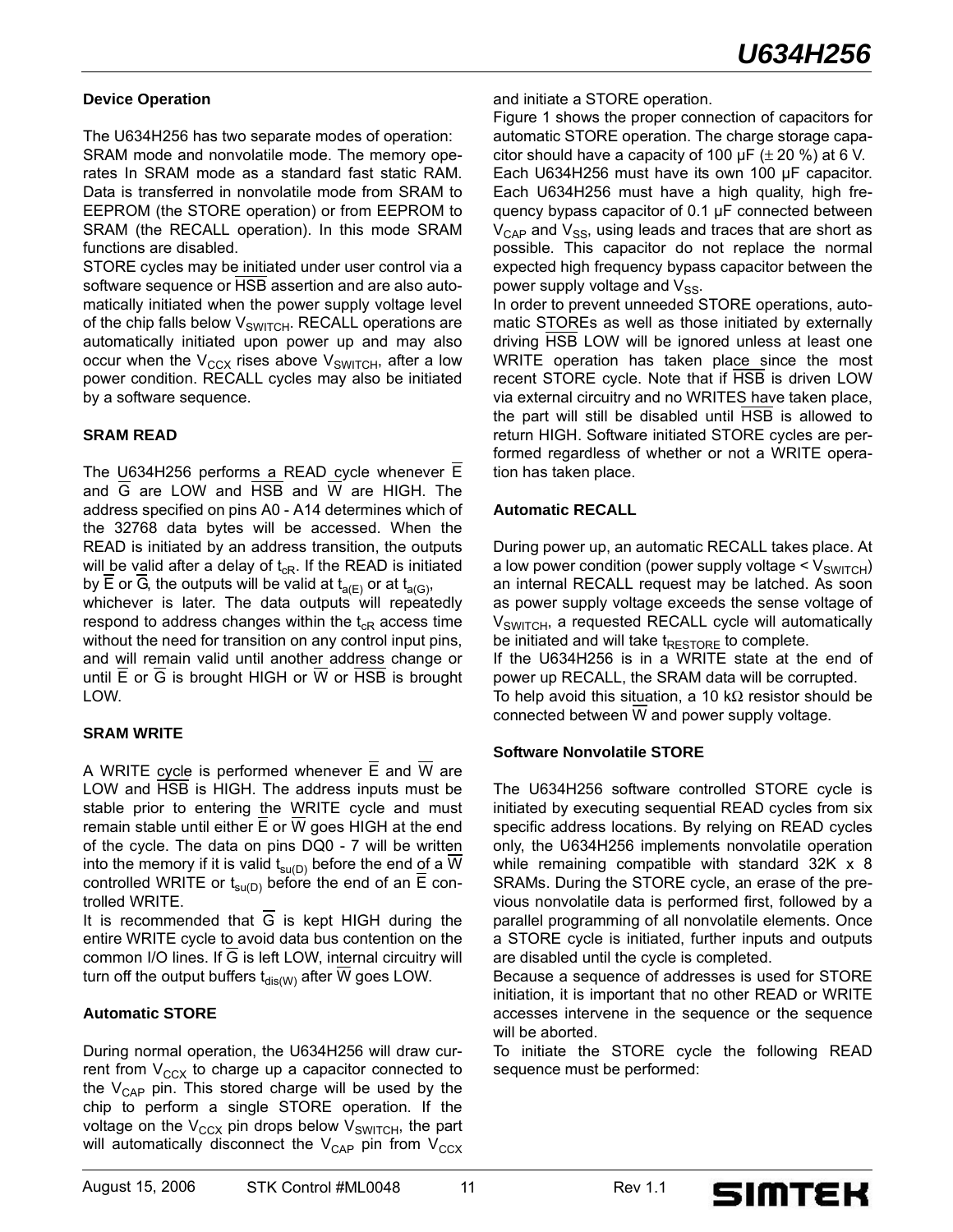# *U634H256*

| $\mathbf{1}$ . | Read address | 0E38 (hex) Valid READ     |
|----------------|--------------|---------------------------|
| 2.             | Read address | 31C7 (hex) Valid READ     |
| 3 <sub>1</sub> | Read address | 03E0 (hex) Valid READ     |
| 4 <sub>1</sub> | Read address | 3C1F (hex) Valid READ     |
| 5.             | Read address | 303F (hex) Valid READ     |
| 6.             | Read address | 0FC0 (hex) Initiate STORE |

Once the sixth address in the sequence has been entered, the STORE cycle will commence and the chip will be disabled. It is important that READ cycles and not WRITE cycles are used in the sequence, although it is not necessary that G is LOW for the sequence to be valid. After the  $t_{\text{STORE}}$  cycle time has been fulfilled, the SRAM will again be activated for READ and WRITE operation.

#### **Software Nonvolatile RECALL**

A RECALL cycle of the EEPROM data into the SRAM is initiated with a sequence of READ operations in a manner similar to the STORE initiation. To initiate the RECALL cycle the following sequence of READ operations must be performed:

| $1_{-}$        | Read address | 0E38 (hex) Valid READ      |
|----------------|--------------|----------------------------|
| 2 <sub>1</sub> | Read address | 31C7 (hex) Valid READ      |
| 3.             | Read address | 03E0 (hex) Valid READ      |
| 4 <sup>1</sup> | Read address | 3C1F (hex) Valid READ      |
| 5.             | Read address | 303F (hex) Valid READ      |
| 6.             | Read address | 0C63 (hex) Initiate RECALL |

Internally, RECALL is a two step procedure. First, the SRAM data is cleared and second, the nonvolatile information is transferred into the SRAM cells. The RECALL operation in no way alters the data in the EEPROM cells. The nonvolatile data can be recalled an unlimited number of times.

### **HSB Nonvolatile STORE**

The hardware controlled STORE Busy pin (HSB) is connected to an open drain circuit acting as both input and output to perform two different functions. When driven LOW by the internal chip circuitry it indicates that a STORE operation (initiated via any means) is in progress within the chip. When driven LOW by external circuitry for longer than  $t_{w(H)S}$ , the chip will conditionally initiate a STORE operation after  $t_{dis(H)S}$ .

READ and WRITE operations that are in progress when HSB is driven LOW (either by internal or external circuitry) will be allowed to complete before the STORE operation is performed, in the following manner.

After HSB goes LOW, the part will continue normal SRAM operation for  $t_{dis(H)S}$ . During  $t_{dis(H)S}$ , a transition on any address or control signal will terminate SRAM operation and cause the STORE to commence.

Note that if an SRAM WRITE is attempted after HSB

has been forced LOW, the WRITE will not occur and the STORE operation will begin immediately.

HARDWARE-STORE-BUSY (HSB) is a high speed, low drive capability bidirectional control line.

In order to allow a bank of U634H256s to perform synchronized STORE functions, the HSB pin from a number of chips may be connected together. Each chip contains a small internal current source to pull HSB HIGH when it is not being driven LOW. To decrease the sensitivity of this signal to noise generated on the PC board, it may optionally be pulled to power supply via an external resistor with a value such that the combined load of the resistor and all parallel chip connections does not exceed  $I_{\overline{HSBOL}}$  at  $V_{\text{OL}}$  (see Figure 1 and 2).

Only if HSB is to be connected to external circuits, an external pull-up resistor should be used.

During any STORE operation, regardless of how it was initiated, the U634H256 will continue to drive the HSB pin LOW, releasing it only when the STORE is complete.

Upon completion of a STORE operation, the part will be disabled until HSB actually goes HIGH.

#### **Hardware Protection**

The U634H256 offers hardware protection against inadvertent STORE operation during low voltage conditions. When  $V_{CAP}$  <  $V_{SWITCH}$ , all software or HSB initiated STORE operations will be inhibited.

### **Preventing Automatic STORES**

The *PowerStore* function can be disabled on the fly by holding HSB HIGH with a driver capable of sourcing 15 mA at  $V_{OH}$  of at least 2.2 V as it will have to overpower the internal pull-down device that drives HSB LOW for 50 ns at the onset of a *PowerStore*. When the U634H256 is connected for *PowerStore* operation (see Figure 1) and  $V_{CCX}$  crosses  $V_{SWITCH}$  on the way down, the U634H256 will attempt to pull HSB LOW; if HSB doesn't actually get below  $V_{IL}$ , the part will stop trying to pull HSB LOW and abort the *PowerStore* attempt.

### **Disabling Automatic STORES**

If the *PowerStore* function is not required, then V<sub>CAP</sub> should be tied directly to the power supply and  $V_{CCX}$ should by tied to ground. In this mode, STORE operation may be triggered through software control or the HSB pin. In either event,  $V_{CAP}$  (Pin 1) must always have a proper bypass capacitor connected to it (Figure 2).

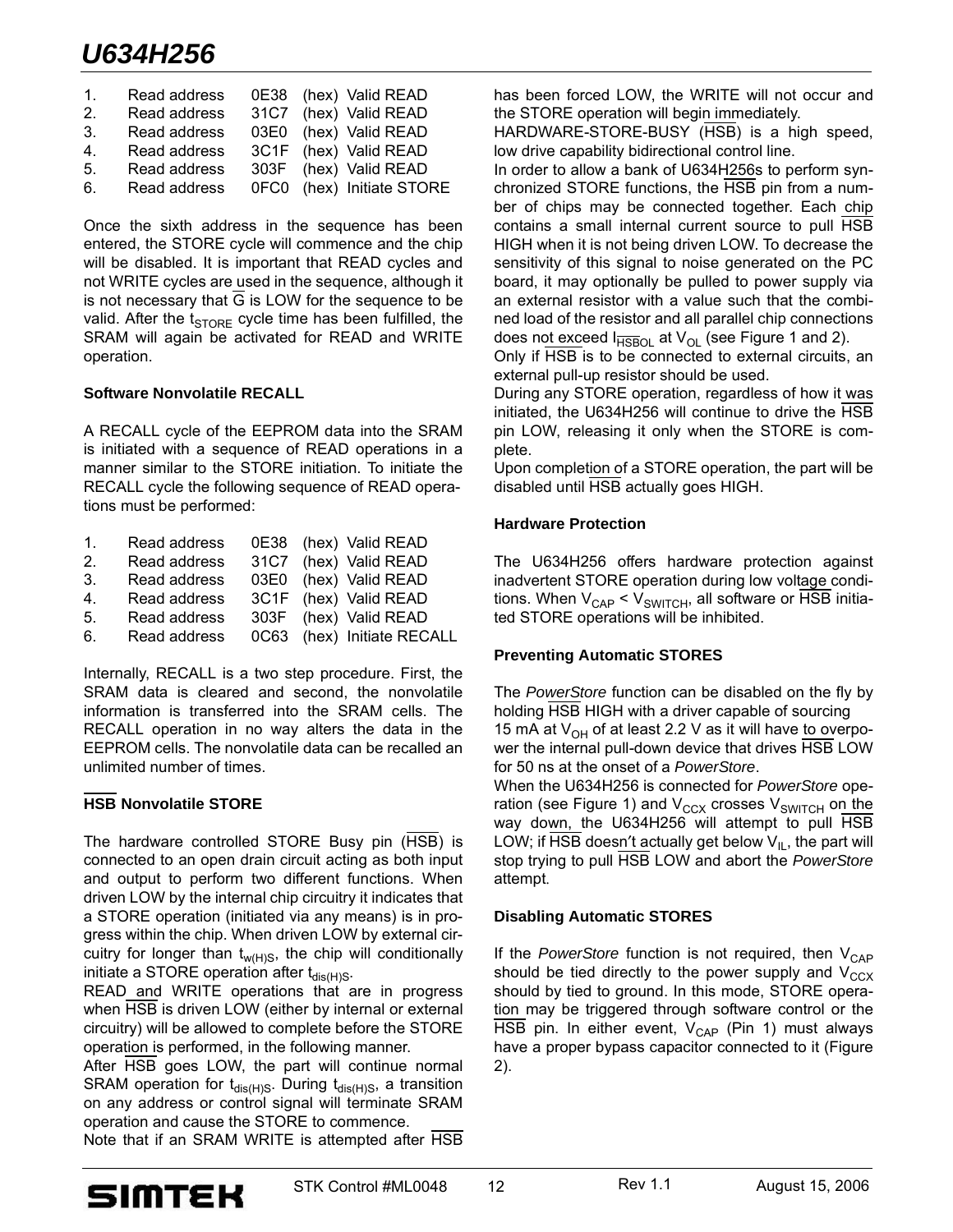#### **Disabling Automatic STORES: STORE Cycle Inhibit and Automatic Power Up RECALL**



#### **Low Average Active Power**

The U634H256 has been designed to draw significantly less power when  $\overline{E}$  is LOW (chip enabled) but the access cycle time is longer than 55 ns.

When  $\overline{E}$  is HIGH the chip consumes only standby current.

The overall average current drawn by the part depends on the following items:

- 1. CMOS or TTL input levels
- 2. the time during which the chip is disabled ( $\overline{E}$  HIGH)
- 3. the cycle time for accesses  $(E$  LOW)
- 4. the ratio of READs to WRITEs
- 5. the operating temperature
- 6. the power supply voltage level

The information describes the type of component and shall not be considered as assured characteristics. Terms of delivery and rights to change design reserved.

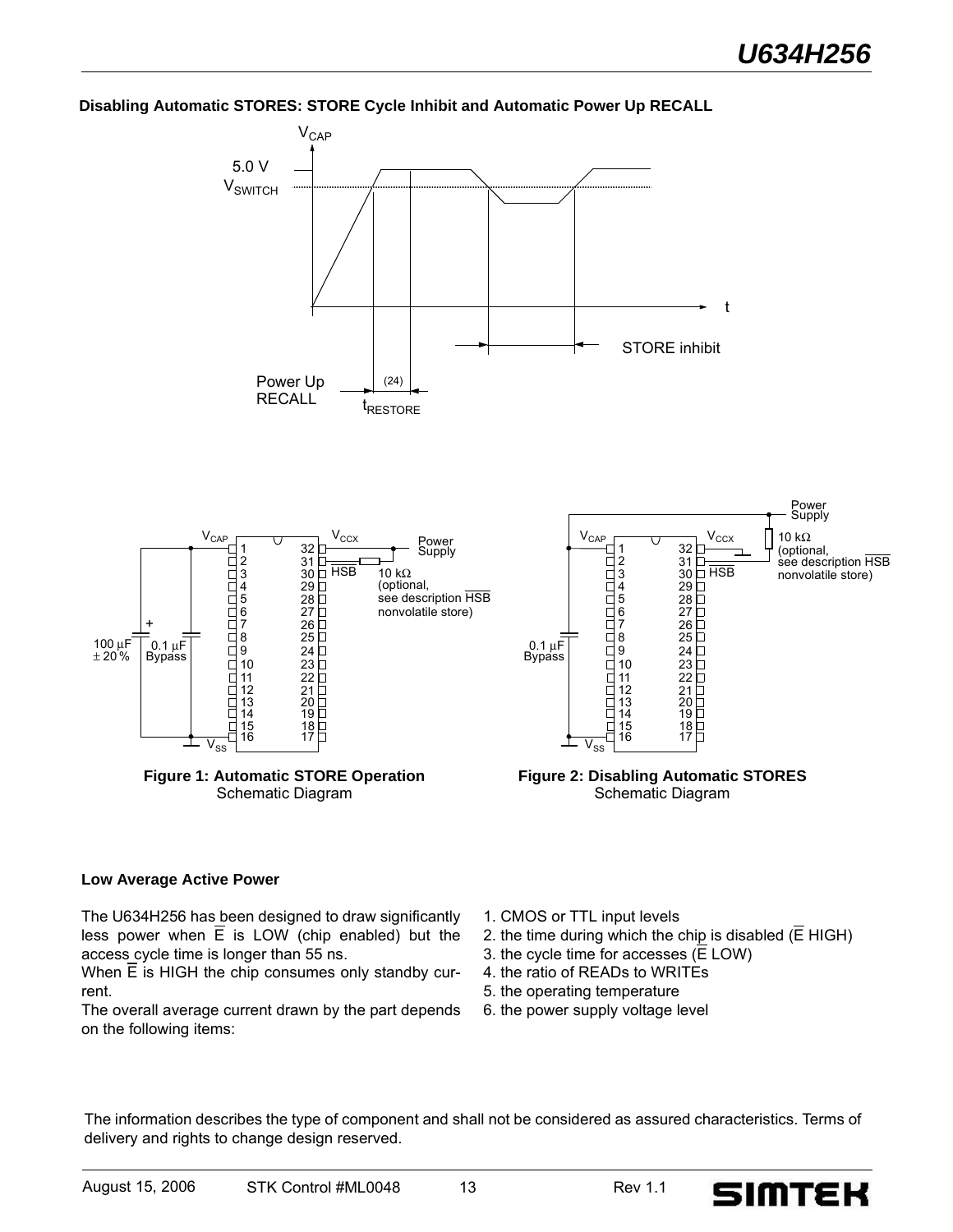#### **LIFE SUPPORT POLICY**

SIMTEK products are not designed, intended, or authorized for use as components in systems intended for surgical implant into the body, or other applications intended to support or sustain life, or for any other application in which the failure of the SIMTEK product could create a situation where personal injury or death may occur. Components used in life-support devices or systems must be expressly authorized by SIMTEK for such purpose.

#### **LIMITED WARRANTY**

The information in this document has been carefully checked and is believed to be reliable. However SIMTEK Corporation (SIMTEK) makes no guarantee or warranty concerning the accuracy of said information and shall not be responsible for any loss or damage of whatever nature resulting from the use of, or reliance upon it. The information in this document describes the type of component and shall not be considered as assured characteristics.

SIMTEK does not guarantee that the use of any information contained herein will not infringe upon the patent, trademark, copyright, mask work right or other rights of third parties, and no patent or licence is implied hereby. This document does not in any way extent SIMTEK's warranty on any product beyond that set forth in its standard terms and conditions of sale.

SIMTEK reserves terms of delivery and reserves the right to make changes in the products or specifications, or both, presented in this publication at any time and without notice.